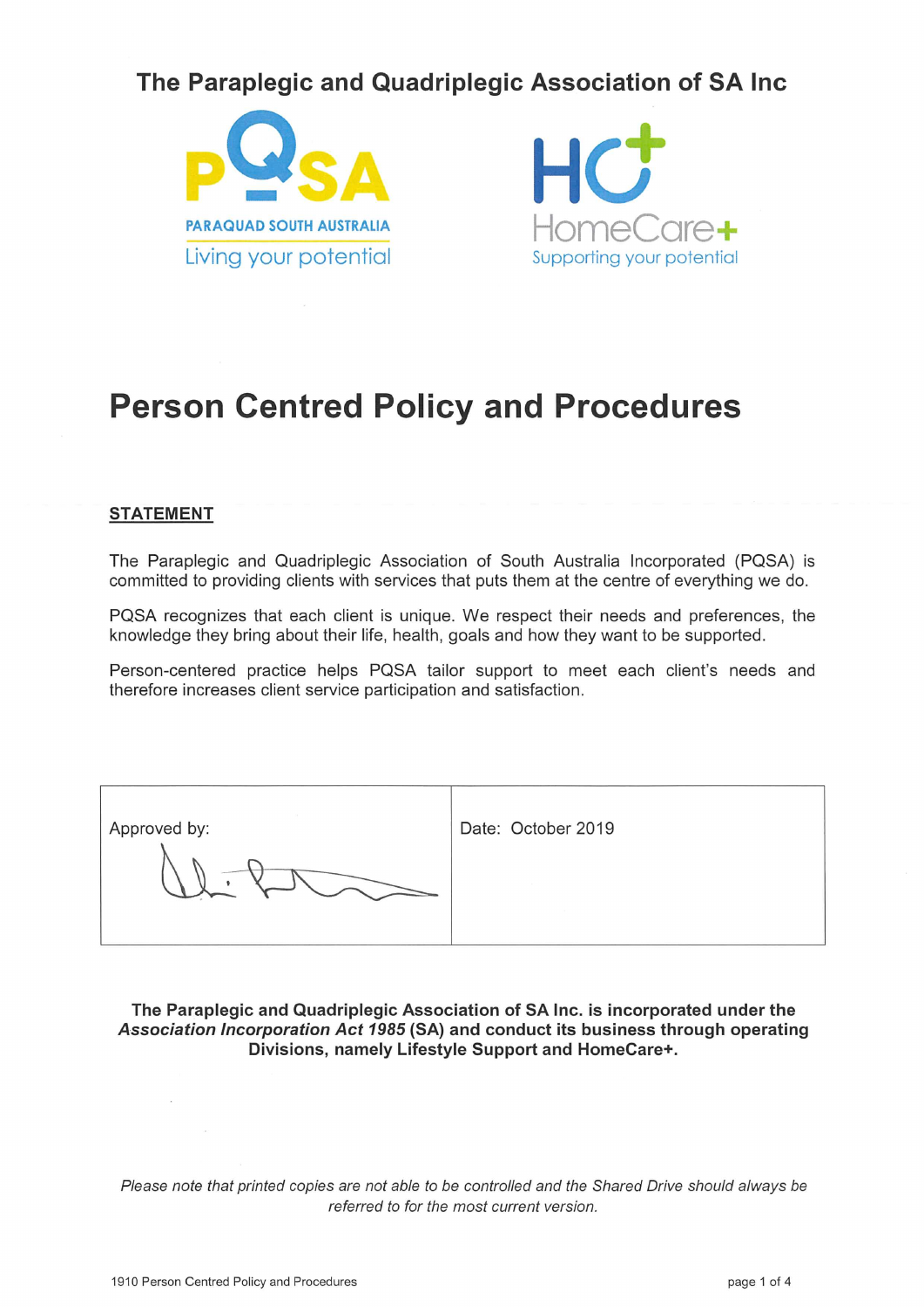## **SCOPE**

POSA recognizes the importance of providing services that are designed to meet the needs of individual clients and their families.

Compliance with the policy is a condition of appointment for all persons engaged to provide services on behalf of POSA

#### **DEFINITIONS**

**Client** - a person who receives services from any division of POSA.

**Person-centred** – is about focusing supports on the needs of the person rather than the needs of the organisation.

**Support Plans** - documents (such as the HomeCare+ person-centred 'My Support Plan') that are developed in direct consultation with *every* client (or their representative) and other relevant stakeholders, which clearly outlines the supports and tasks to be delivered by POSA and HomeCare+.

They contain key individual information about the client and their goals and are written from the perspective of the client.

**Worker** - a person who carries out work in any capacity for a person conducting a business or undertaking. This includes work as an employee, contractor or subcontractor; an employee of a contractor or sub-contractor; an employee of a labour hire company; an outworker; apprentice or trainee; a student gaining work experience or volunteer.

### **POLICY**

POSA is committed to ensuring that the unique requirements of individual clients are met effectively, using Support Plans specifically designed to put the person at the centre of everything we do.

POSA will:

- 1. **Put the client at the centre of the services we provide:** The client will be present and at the centre of decision-making and planning that assists them to achieve their preferred lifestyle.
- 2. **Focus on personal priorities and strengths:** Support will be provided to ensure services are responsive and personalised to each client's needs, goals and aspirations. These supports will seek to maximise each client's strengths.
- 3. **Develop partnerships:** Family, friends, significant others and other service providers, who have a commitment to a better life for the client, will be actively involved in the development and implementation of the client's plan, according to the wishes and permission of the client.
- 4. **Support and develop our workers:** POSA will provide ongoing support and development to workers to ensure consistent quality outcomes are achieved for each client.
- 5. **Provide sustainable services:** The ongoing sustainability of a person-centred approach will be supported through continuous review and improvement, professional development, and exploring individual options with and for each client.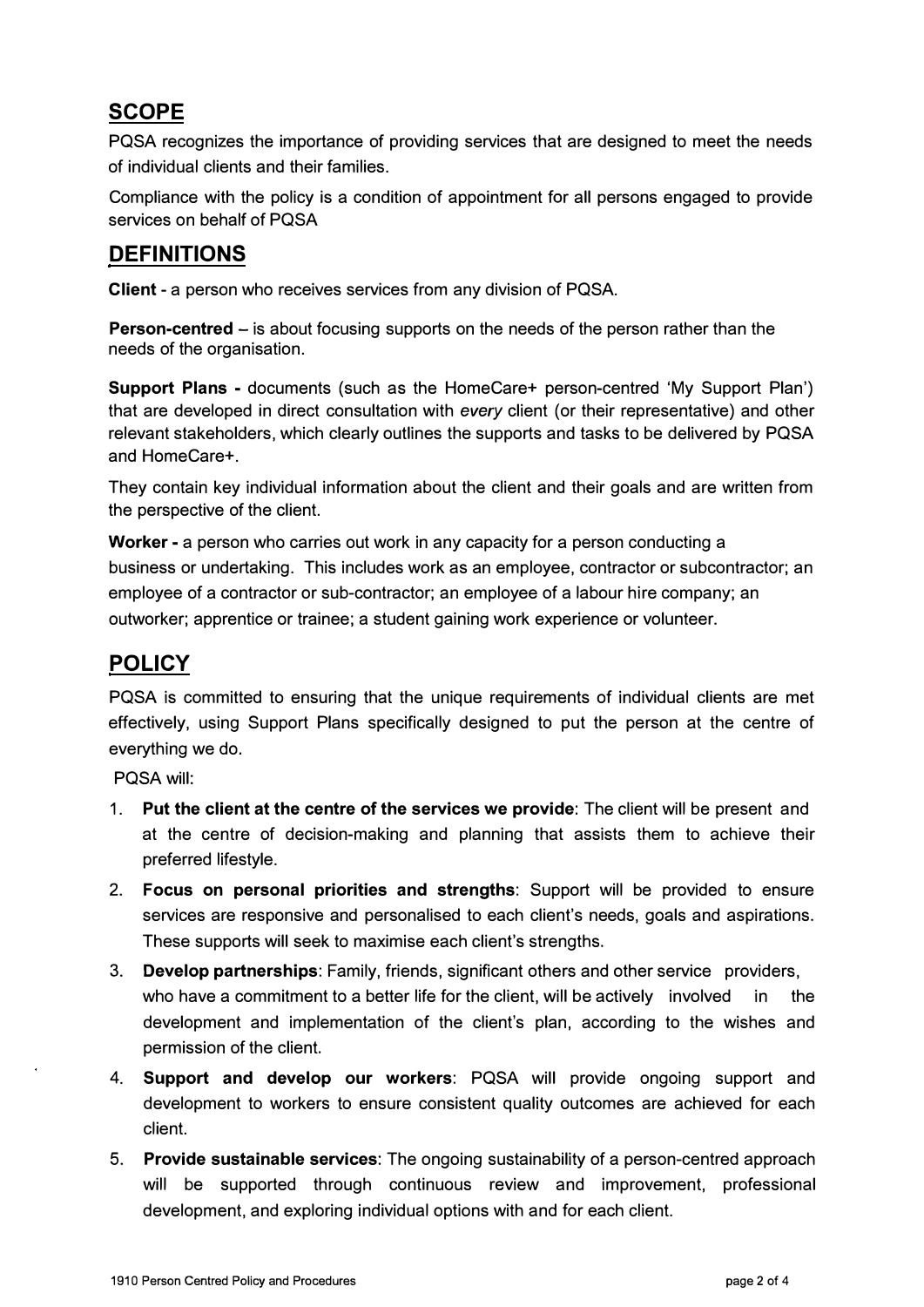#### **PROCEDURES**

A person-centred approach must be a natural part of our day-to-day interactions with clients and their family and carers.

In all facets of our service planning and delivery, we will ensure we adopt a person-centred approach by considering the following elements:

- every client (or responsible person) should be informed of the services we provide, their rights and responsibilities and the role each person plays as part of a collaborative partnership
- every client has the right to live the life they choose
- listen to the client and respect the knowledge they bring about their own health and support needs
- listen to the client's family and support network  $\bullet$
- plans must be developed from the perspective of each client  $\bullet$
- supports and services should be targeted at working collaboratively with each client to  $\bullet$ assist them to achieve their goals in a safe manner
- Support Plans should be reviewed and maintained to ensure contemporary reflection of  $\bullet$ the client's goals and aspirations
- in situations where there is concern that adopting a person-centred approach may put any individual at risk, there will be a collaborative, problem-solving approach to determining a reasonable outcome.

#### RELATED LEGISLATION AND/OR SUPPORTING STANDARD

- Disability Services Acts (1993)  $\bullet$
- Equal Opportunity Act (SA) 1994  $\bullet$
- National Disability Insurance Scheme (Code of Conduct) Rules 2018  $\bullet$
- Standard Two (2) National Standards for Disability Services: Individual Needs  $\bullet$

#### **SUPPORTING PQSA DOCUMENTATION**

- Child and Young People Policy and Procedures  $\bullet$
- Classification of Client Level Policy and Procedures  $\bullet$
- $\bullet$ **Client Advocacy Policy and Procedures**
- **Client Decision Making Choice Policy and Procedures**  $\bullet$
- **Client Finances Policy and Procedures**  $\bullet$
- **Client Rights and Responsibilities**  $\blacksquare$
- **Client Service Access Policy**  $\bullet$
- Client Use of Interpreter Policy and Procedures  $\bullet$
- Code of Conduct and Ethical Behaviour
- **EEO Policy and Procedures**